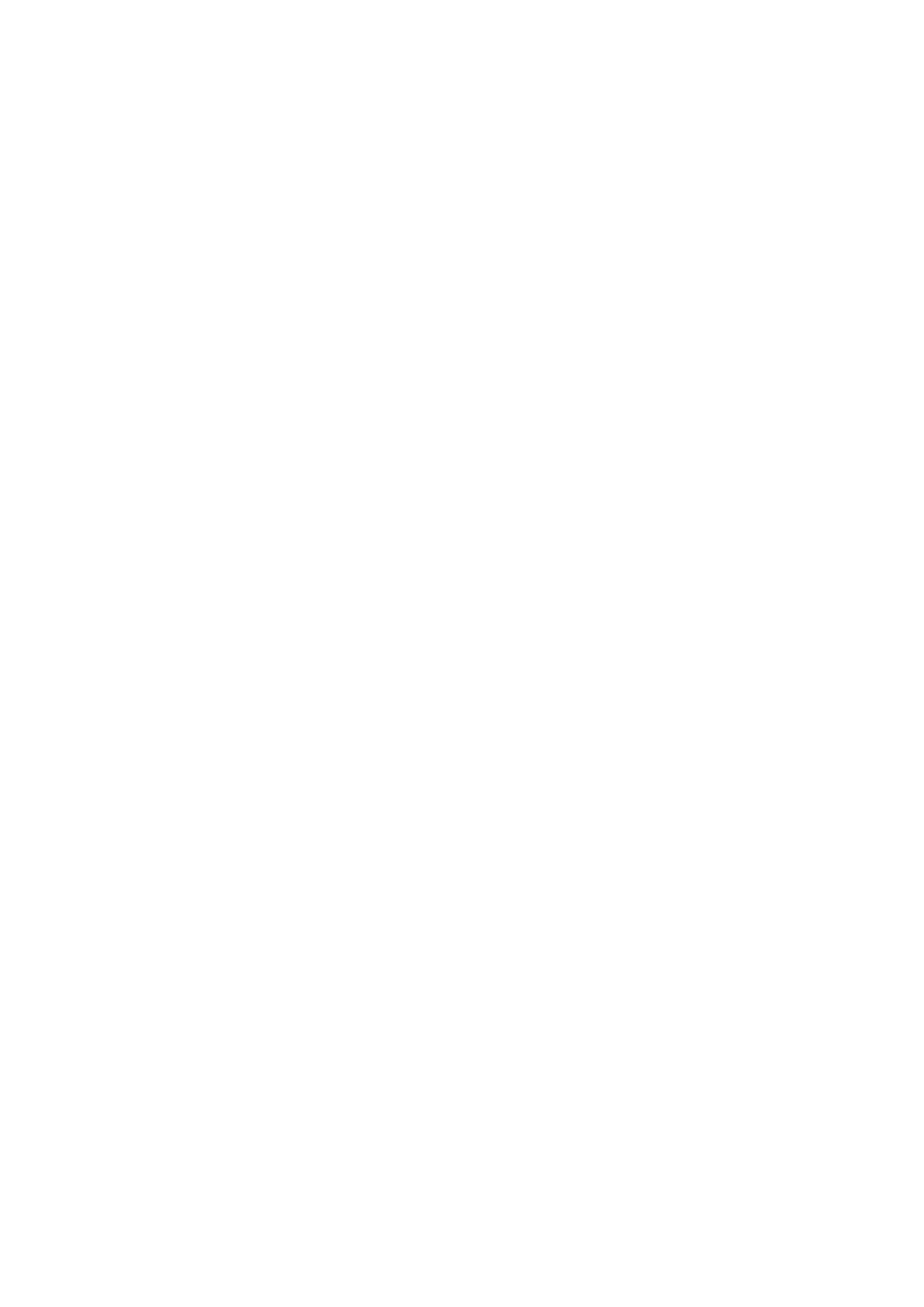Appendix 1

# Covid-19

# **Guide for audit and risk committees**



**Prepared for public bodies and auditors** August 2020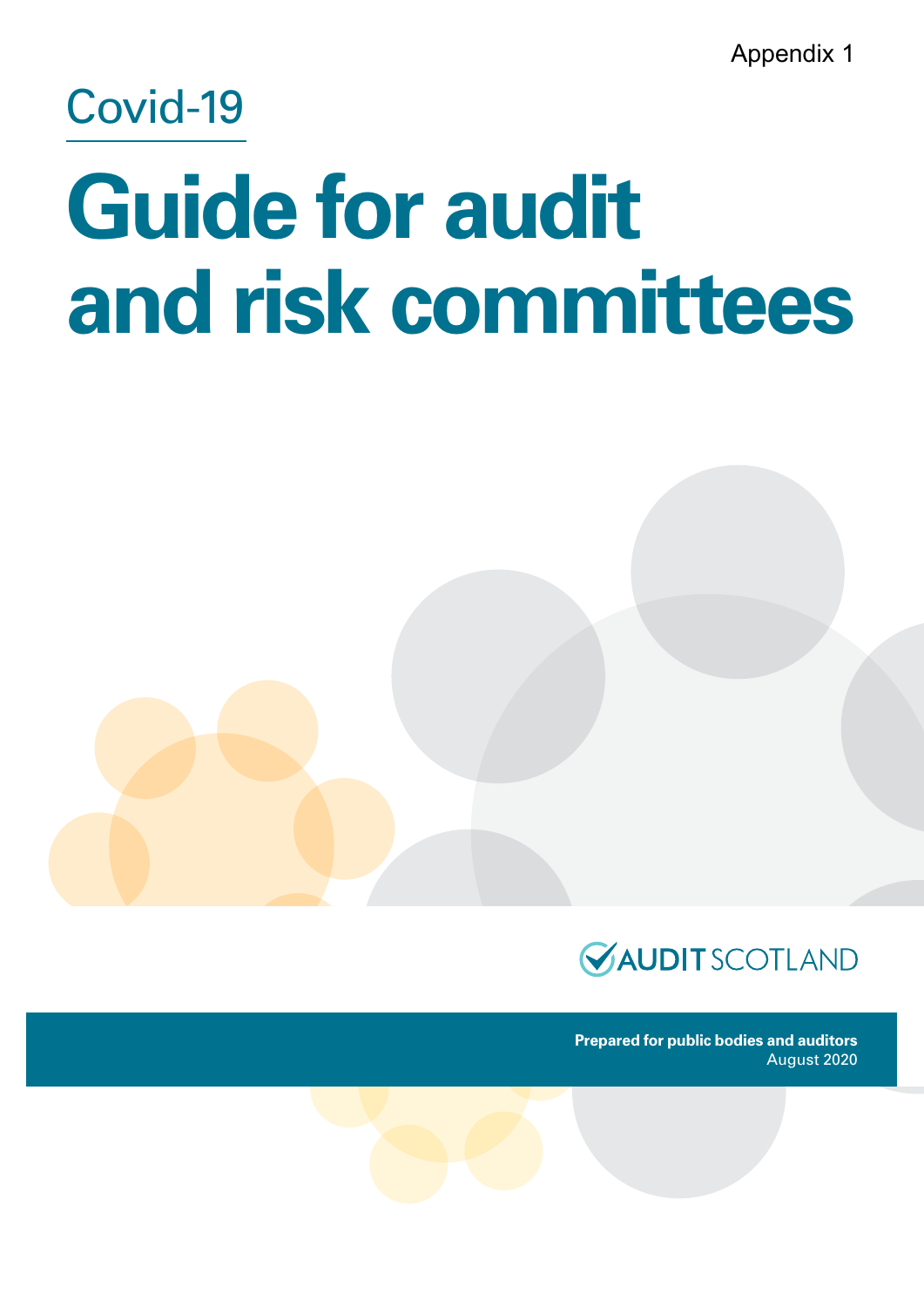### **Who we are**

The Auditor General, the Accounts Commission and Audit Scotland work together to deliver public audit in Scotland:

- **Audit Scotland** is governed by a board, consisting of the Auditor General, the chair of the Accounts Commission, a non-executive board chair, and two non-executive members appointed by the Scottish Commission for Public Audit, a commission of the Scottish Parliament.
- The **Auditor General** is an independent crown appointment, made on the recommendation of the Scottish Parliament, to audit the Scottish Government, NHS and other bodies and report to Parliament on their financial health and performance.
- The **Accounts Commission** is an independent public body appointed by Scottish ministers to hold local government to account. The Controller of Audit is an independent post established by statute, with powers to report directly to the Commission on the audit of local government.



### **About us**

Our vision is to be a world-class audit organisation that improves the use of public money.

Through our work for the Auditor General and the Accounts Commission, we provide independent assurance to the people of Scotland that public money is spent properly and provides value. We aim to achieve this by:

- carrying out relevant and timely audits of the way the public sector manages and spends money
- reporting our findings and conclusions in public
- identifying risks, making clear and relevant recommendations.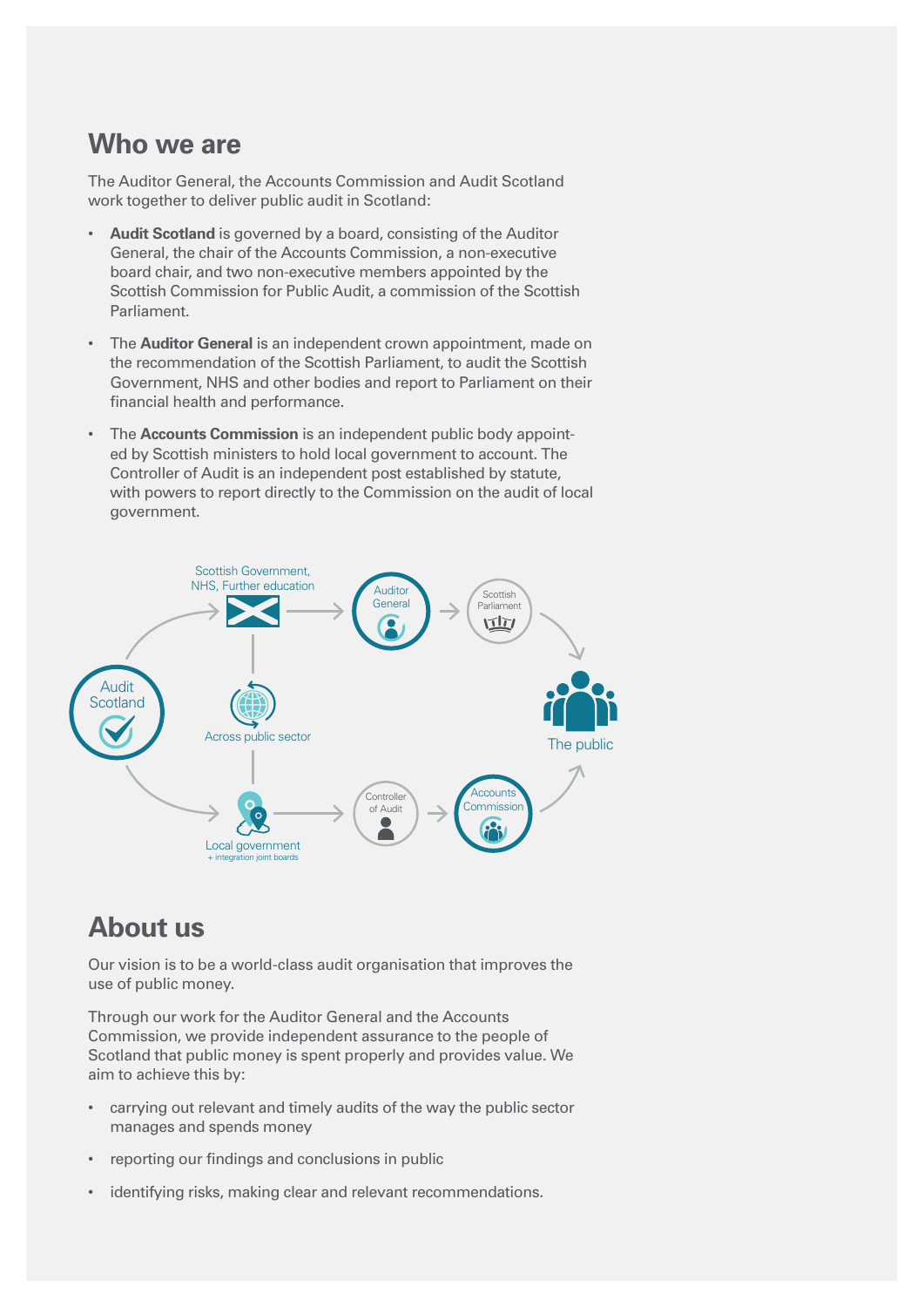# **Contents**

| Introduction                                                                              |  |
|-------------------------------------------------------------------------------------------|--|
| Key issues for consideration by audit and risk committees during<br>the Covid-19 pandemic |  |
| Looking ahead                                                                             |  |
| <b>Further reading</b>                                                                    |  |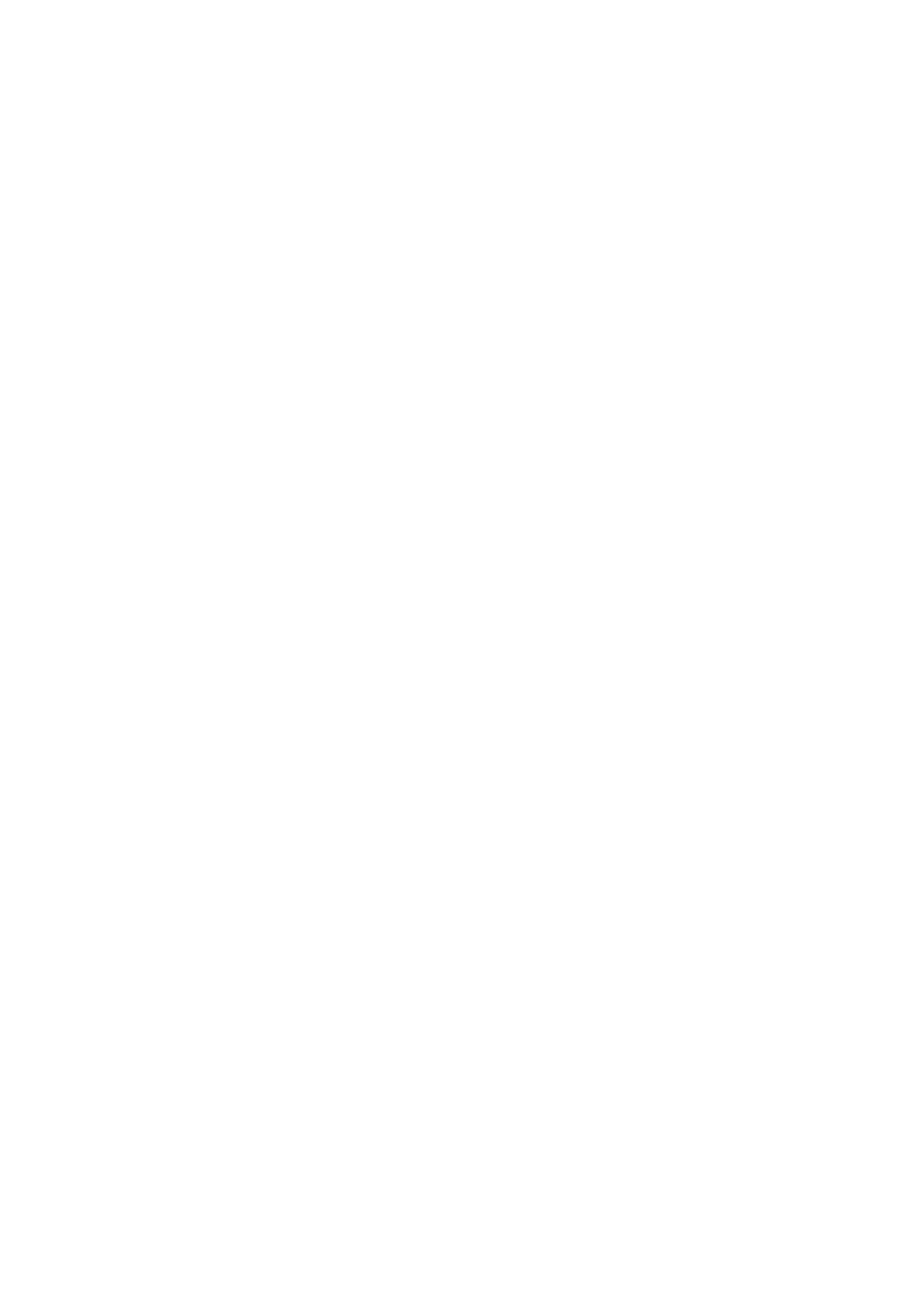# <span id="page-6-0"></span>**Introduction**

**1.** Covid-19 has already had a significant impact on every aspect of society in Scotland. It has affected individuals and communities, public services and the economy.

**2.** The response of public-sector bodies has been strong, and the pandemic has highlighted some of their key strengths, such as agility and partnership working. But Covid-19 has also exacerbated many pre-existing risks and challenges facing public bodies in areas such as financial sustainability and service demand pressures. A difficult road lies ahead as public bodies move from response to recovery and renewal.

**3.** Audit and risk committees have a crucial role to play in providing effective scrutiny and challenge. They help public bodies focus on important aspects of the business and maintain effective oversight of spending, performance and governance arrangements. As public bodies manage their business during this global pandemic, the role of audit and risk committees becomes even more important.

**4.** This guide for audit and risk committees draws on our recent experience of auditing public bodies during the pandemic. It also refers to key sources of guidance such as the Scottish Government's [Scottish Public Finance Manual](https://www.gov.scot/publications/scottish-public-finance-manual/) and [On Board: a guide for members of statutory boards](https://www.gov.scot/publications/board-guide-members-statutory-boards/) and the Chartered Institute of Public Finance and Accountancy's *Audit Committees: Practical Guidance for Local Authorities and Police*.

# <span id="page-6-1"></span>**Key issues for consideration by audit and risk committees during the Covid-19 pandemic**

**5.** There are a wide range of short, medium and long-term risks and issues emerging from Covid-19 for public bodies to consider. This guide focuses on the short-term challenges facing public bodies in the response phase of the pandemic. During this phase, key areas that audit and risk committees will need to focus on include:

- internal controls and assurance
- financial management and reporting
- governance
- risk management.

**6.** This guide provides audit and risk committee members with suggested questions to help them effectively scrutinise and challenge in these key areas. Answering the questions in this guide will help audit and risk committees better understand how their organisation is responding to the pandemic and managing both the immediate and longer-term challenges that it creates.

**7.** Audit and risk committees must assure themselves that they are engaged and well-informed about the changes that are occurring and affecting their organisation due to Covid-19. For example, they should be informed of changes to internal reporting arrangements, and policy and legislative changes and the impact they are likely to have on the organisation. They should also be apprised of any fraud and error risks arising from the response to Covid-19.**<sup>1</sup>**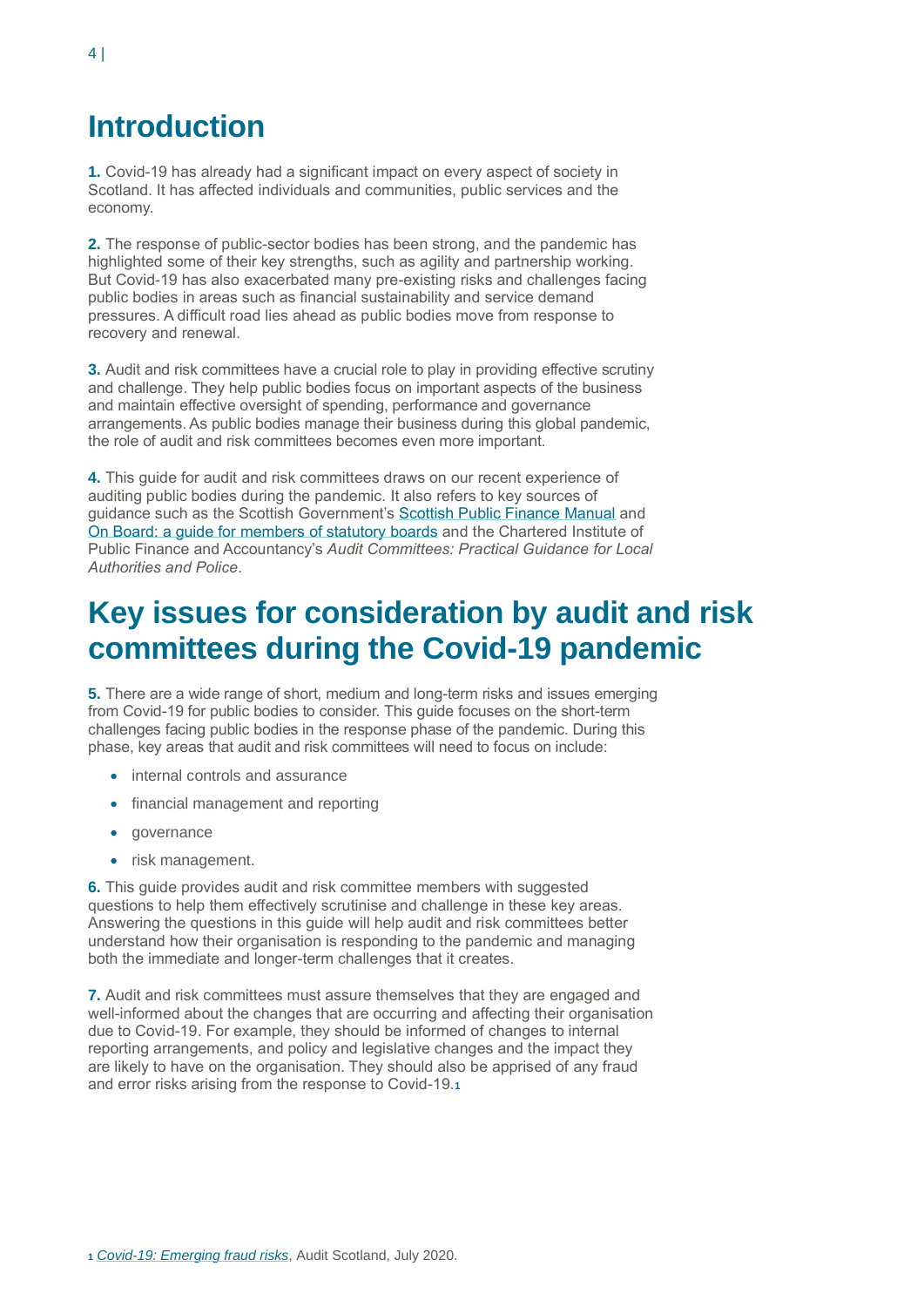#### **Internal controls and assurance**

**8.** Public-sector staff are working under extreme pressure as a consequence of the scale and pace of change created by the pandemic and the need to respond rapidly to unfolding events. This may mean that some internal controls are suspended or relaxed. For example, the segregation of duties between colleagues for completing tasks and subsequent checks may not be possible due to unforeseen capacity issues or the lack of availability of more senior or experienced staff. Staff transfer between departments, for example, to new areas such as those responsible for distributing funding to support people and businesses most affected by Covid-19, may also leave some areas under-staffed. Furthermore, inexperienced staff may be working remotely without a full understanding of the required procedures and controls.

**9.** Internal audit provides independent assurance on governance arrangements, risk management and internal control processes. As the landscape changes, internal audit will have to consider its approach to audit planning and how it continues to deliver its assurance activities while balancing the workload created by new risks emerging from Covid-19.

**10.** As staff work remotely, there may also be potential security risks such as an increase in cyber-crime. For example, fraudsters may try to access public-sector systems by claiming to be legitimate technical support services or through phishing emails and scams.

**11.** Exhibit 1 proposes potential questions for audit and risk committee members to consider.

#### **Exhibit 1 Internal controls and assurance – questions to consider**

**What changes to internal controls have been required due to Covid-19?** 

• Has internal audit assessed the design, implementation and operational effectiveness of revised internal controls?

**What new controls have been established to account for the distribution of any additional funds received?**

• Have officers identified any weaknesses in new controls and if so, how are these being addressed?

**To what extent has your organisation assessed the impact of working remotely on the control environment and working practices?**

**Has internal audit reviewed their audit plan and assessed which projects might need to be cancelled, postponed or accelerated as your organisation navigates its way through the pandemic?**

**How is management supporting internal audit to balance its 'routine' programme of work and that required to respond to Covid-19-related audit work?**

**What impact has Covid-19 had on the annual reporting and accounting process?**

- Has your organisation's timetable for the annual reporting process been considered for 2019/20 and 2020/21? If so, have the timetables been revised and updated accordingly?
- Has the external auditor's annual audit plan been updated to assess and address new risks?

**To what extent has your organisation considered work undertaken by other organisations (via professional networks and bodies), or where appropriate, engaged with external experts to inform decision-making around significant areas of change in response to the pandemic?**

**How have IT services performed during the pandemic?**

• To what extent have cyber security controls been considered?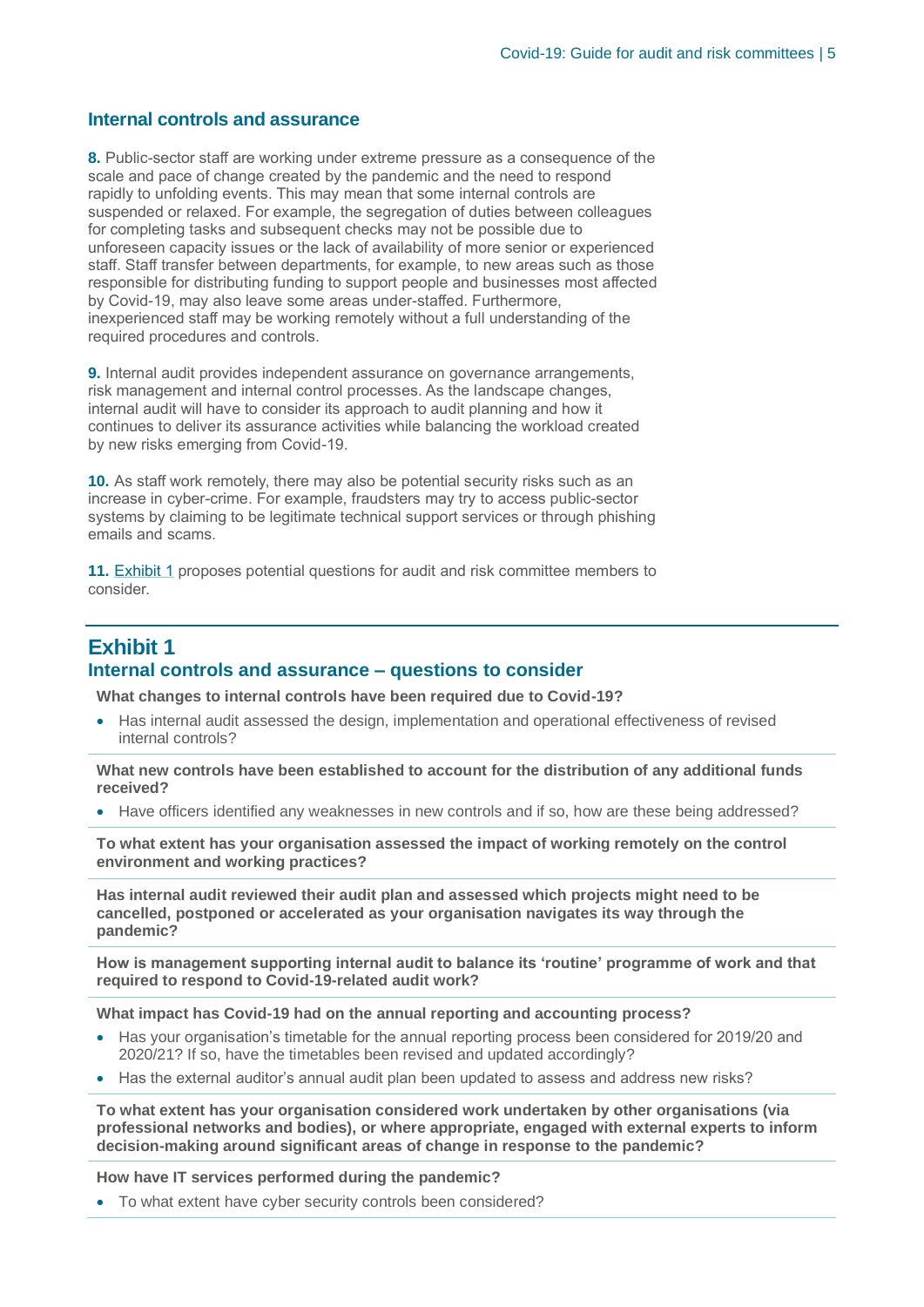#### **To what extent has management assessed the impact of Covid-19 on overall staff capacity?**

• What areas have been identified as being under resourced and how is this being addressed?

#### **What is your organisation doing to support its staff during the pandemic?**

- To what extent have workload and working practices been adjusted to allow for the challenges that people may face when working remotely?
- What guidance, advice or signposting has your organisation put in place to support staff wellbeing?

**What opportunities and risks have arisen as staff are deployed across departments?**

**How is your organisation capturing the learning and opportunities that arise from new ways of working?**

#### **Financial management and reporting**

**12.** Public bodies face considerable uncertainty during the pandemic and as they plan for the future. Having robust financial management and transparent reporting arrangements in place is critical to ensuring that an organisation can manage its finances and deliver services effectively, identify issues and challenges early and act on them promptly.

**13.** Financial impacts of the pandemic could include a reduction in income generated from business rates and council tax non-payments as well as a reduction in fees and charges from, for example, leisure, public transport and parking. Organisations may also face increased costs such as higher staff costs to cover the delivery of services. The economic uncertainty and market volatility caused by the pandemic also make it difficult for public bodies to value, for example, property portfolios, inventories and pension schemes.

**14.** A number of factors will affect how well an organisation can report on and manage its financial position at a time where it is facing significant pressure and challenge. For example, there is likely to be competing pressures on finance staff, significant changes in financial processes and procedures and the introduction of financial systems in new areas, such as those for Covid-19-related government relief, assistance and stimulus packages. Exhibit 2 proposes potential questions for audit and risk committee members to consider.

#### **Exhibit 2 Financial management and reporting – questions to consider**

**Is financial (and performance) information received in a timely manner, with sufficient detail, to inform the fast-paced changes that are required due to Covid-19?**

**How is management assessing the financial impact of Covid-19 on income and expenditure?**

• What processes or procedures have been put in place to assess, for example, new demands, new expenditure streams, savings from activity foregone and lost income?

#### **What information has been used in determining the value of assets and liabilities?**

- To what extent have estimated valuations been impacted by Covid-19, for example, disruption to the revaluation of properties or market volatility impacting on investments?
- What is the likely impact of Covid-19 on pension deficits and what does this mean for your organisation?

#### **What commitments and guarantees have been made to third parties, and how are these being monitored?**

• Where relevant, how is your organisation ensuring that the impacts of the pandemic on its arm's-length external organisations (ALEOs) are being appropriately monitored?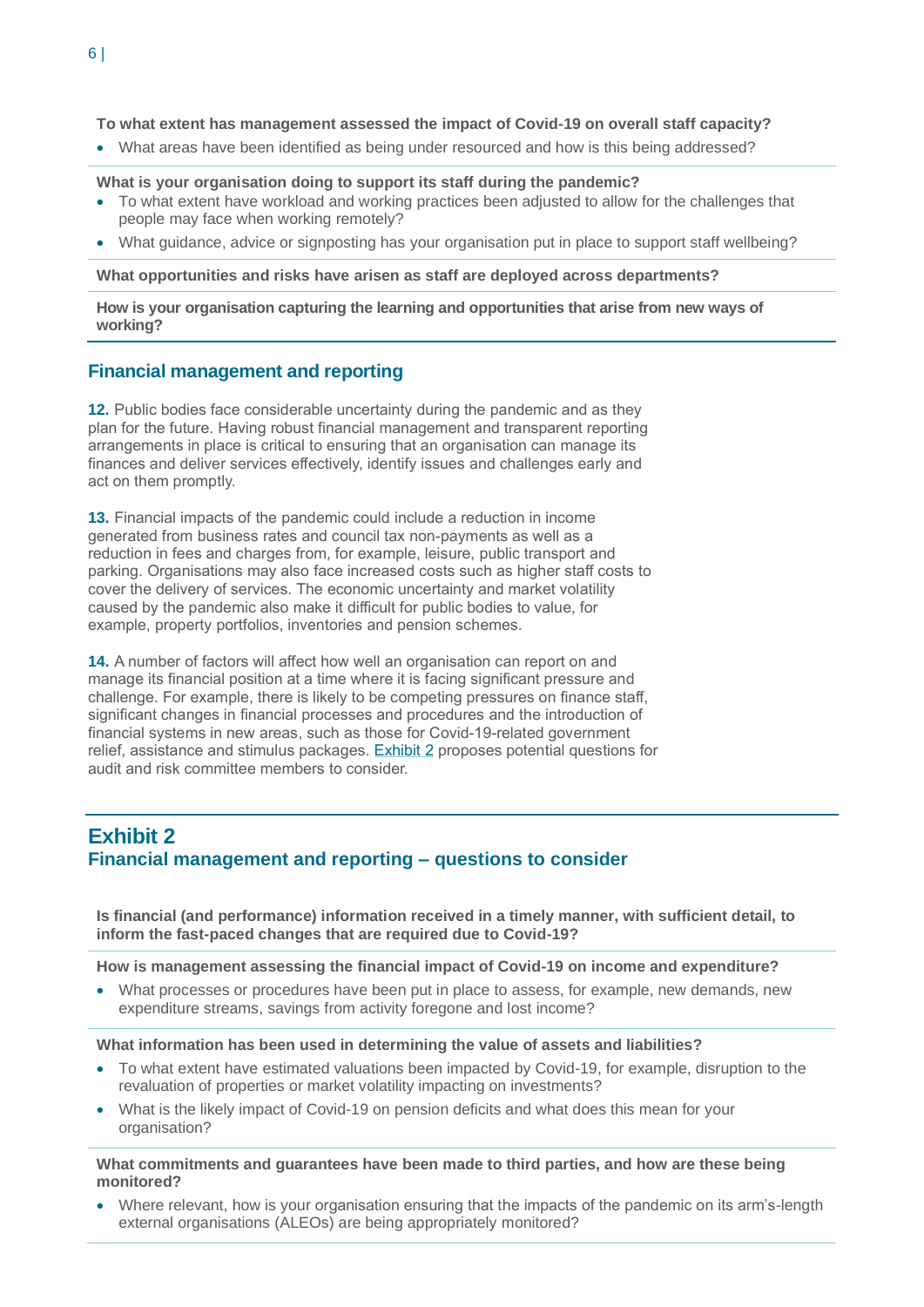#### **What impact has Covid-19 had on savings plans?**

• Is your organisation on track to deliver these savings and if not, what plans are your organisation putting in place to help with this?

#### **What impact has Covid-19 had on transformational activity?**

If there has been or will be significant delays to activity or a failure to meet savings targets, what are the financial implications and how is management preparing for this?

**Is there sufficient capacity within the finance team to deal with competing pressures, such as preparing annual accounts, at a time when working practices are having to be adapted due to Covid-19?**

#### **Governance**

**15.** The pace and scale of change is unprecedented, and changes in governance arrangements are likely to have taken place. This may mean that there has been less opportunity for scrutiny and due diligence as public bodies respond rapidly to the challenges arising from Covid-19. For example, urgent procurement decisions and changes to delegated authority arrangements may have impacted on the level of scrutiny.

**16.** Governance and accountability arrangements around collaborative working may be increasingly complex but when done effectively, allows for better planning, design and coordination of services. Many aspects of public bodies' responses to the pandemic can only be done in partnership with others.

**17.** Recent changes to governance arrangements due to Covid-19 may include basic alterations such as documenting authorisation processes through to oversight of the overall running of the business. Exhibit 3 proposes potential questions for audit and risk committee members to consider.

#### **Exhibit 3 Governance – questions to consider**

#### **What impact has Covid-19 had on governance arrangements?**

- How is your organisation ensuring that effective oversight and scrutiny of key decisions is maintained as it responds rapidly to the challenges it faces during the pandemic?
- Have any significant changes been made to governance arrangements due to the pandemic, for example, suspension of committees or increased use of delegated decision-making powers?
- Where decisions are being made using delegated or emergency powers, how are these being recorded, made public and subjected to scrutiny by the relevant committee(s)?
- Have changes to processes and procedures made in response to Covid-19 been reviewed and documented appropriately to comply with overall governance arrangements?

#### **Are governance arrangements being reviewed regularly to ensure they remain fit for purpose?**

**Are non-executive directors providing appropriate levels of support, scrutiny and challenge to your organisation as it responds to the current environment and new risks?**

**What barriers, if any, have affected your organisation's ability to continue to provide services for individuals and communities during the pandemic?**

- How have these barriers been overcome?
- What was the impact on service users?

**What impact has Covid-19 had on your organisation achieving its stated objectives?**

• Does performance reporting highlight any changes on your organisation's ability to meet its objectives as a consequence of Covid-19?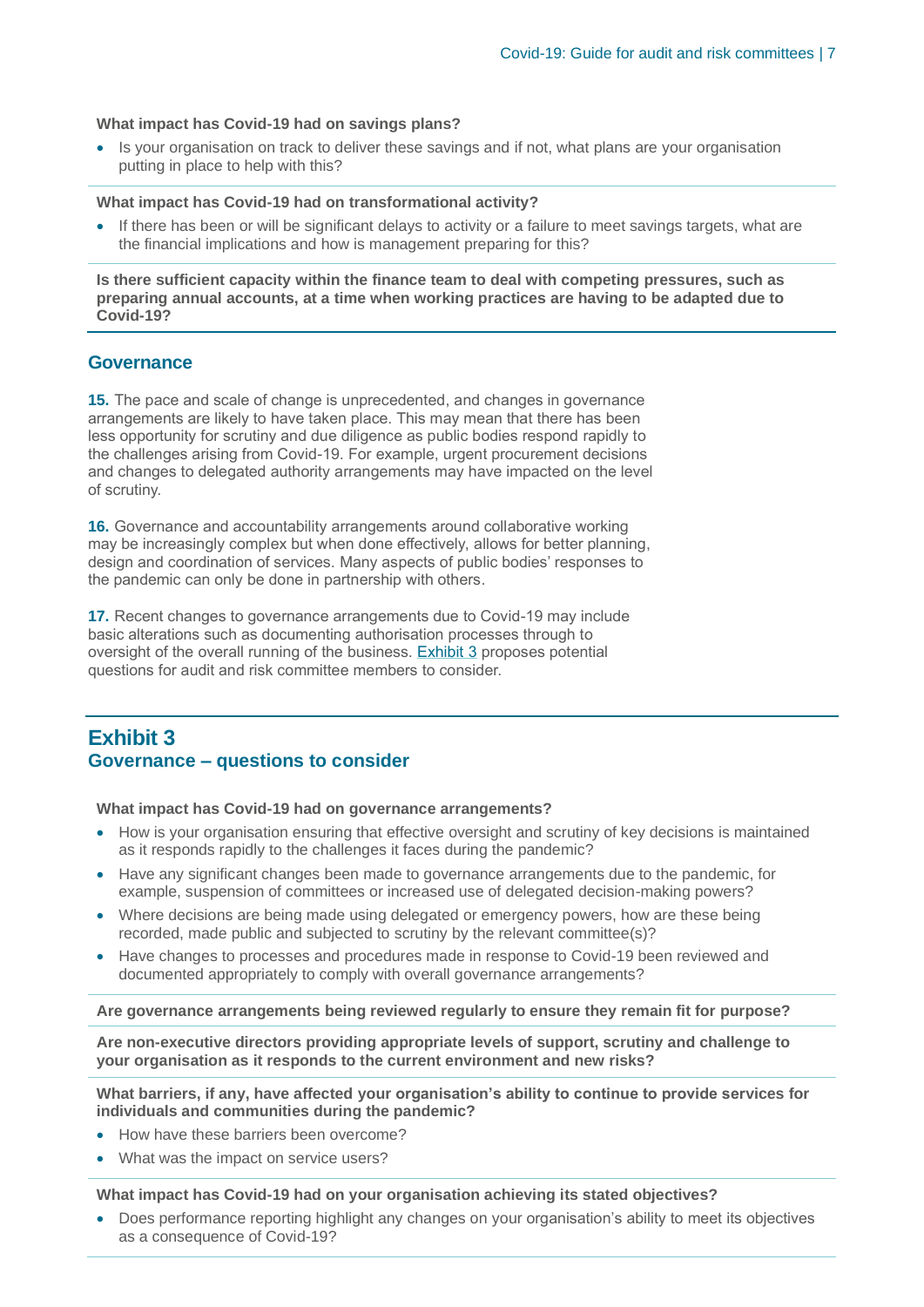• Has the pandemic caused new risks to achieving your organisation's objectives? If so, how are these being addressed?

#### **What impact has Covid-19 had on collaborative working?**

#### **Risk management**

**18.** While public bodies will have risk management processes in place, the likelihood and impact of existing risks and the emergence of new risks will need to be monitored carefully. There may also be a change in the risk appetite during the pandemic to allow for services to operate effectively and respond to issues in a timely manner. Some changes may be significant therefore officers and audit and risk committee members need to consider how sustainable these changes will be in the longer term.

**19.** Public bodies were already facing risks and challenges around, for example, financial sustainability, outcomes and inequalities. These risks and challenges have become greater due to Covid-19. They are also heightened further because of the uncertainty around the UK's exit from the European Union and increasing budget pressures.

**20.** Exhibit 4 proposes potential questions for audit and risk committee members to consider.

#### **Exhibit 4 Risk management – questions to consider**

**Are there new expenditure or procurement streams, or delivery methods arising from Covid-19 that introduce new risk?**

- What indicators does management have to support informed decisions on risk and is this data available in real time?
- Is your organisation's risk management strategy up-to-date to include risks associated with Covid-19?
- What risks have emerged that need to be addressed and what protocols are in place to report and analyse emerging risks as the situation evolves?
- Are risks being reported to the relevant committee?

**Has your organisation's risk register been updated to reflect new risks arising from Covid-19?**

**Is there a need for management's risk appetite framework to be reviewed to ensure it is appropriate in this rapidly evolving environment?**

• If so, when will the committee be informed of the outcome and any next steps?

**How does Covid-19 impact on any financial risks already facing your organisation and how does this affect short, medium and long-term financial plans?**

**What impact does Covid-19 have on any scenario planning that your organisation has in place for events such as EU withdrawal and increasing budget uncertainty?**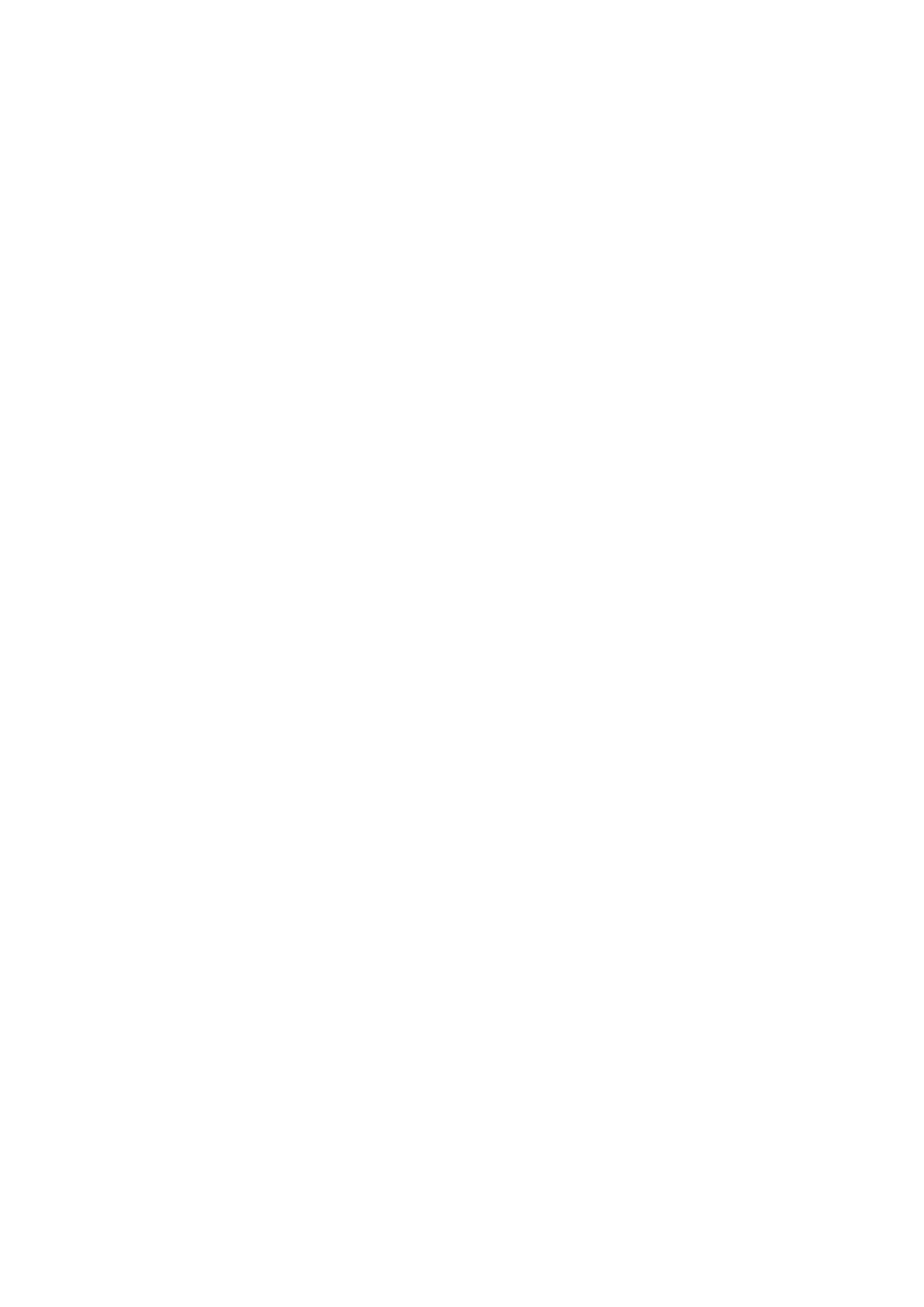# <span id="page-12-0"></span>**Looking ahead**

**21.** This is the second in a series of Covid-19 guides prepared for public bodies and auditors. Our first publication, [Covid-19 Emerging fraud risks,](https://www.audit-scotland.gov.uk/uploads/docs/report/2020/briefing_200723_covid.pdf) sets out a range of fraud risks that may arise due to the pandemic. By drawing on our position as external auditors across the public sector in Scotland, we have used our recent experience to develop these Covid-19 outputs. We will be issuing further guidance to public bodies to support them as they move beyond the response phase of the pandemic into recovery and renewal.

**22.** We invite feedback on how the role of external audit can further support public bodies as they respond to the challenges Covid-19 presents.

## <span id="page-12-1"></span>**Further reading**

- *[Guide for Audit and Risk Committees on Financial Reporting and](https://www.nao.org.uk/wp-content/uploads/2020/06/Guide-for-audit-and-risk-committees-on-financial-reporting-and-management-during-Covid-19-1.pdf)  [Management during COVID-19](https://www.nao.org.uk/wp-content/uploads/2020/06/Guide-for-audit-and-risk-committees-on-financial-reporting-and-management-during-Covid-19-1.pdf)*, National Audit Office, June 2020.
- Financial scrutiny practice guide, The Chartered Institute of Public Finance and Accountancy, June 2020.
- [https://www.ifac.org/knowledge-gateway/contributing-global](https://www.ifac.org/knowledge-gateway/contributing-global-economy/discussion/implications-audit-committees-arising-covid-19)[economy/discussion/implications-audit-committees-arising-covid-19](https://www.ifac.org/knowledge-gateway/contributing-global-economy/discussion/implications-audit-committees-arising-covid-19)
- https://www.iia.org.uk/covid-19-hub/covid-19-quidance/